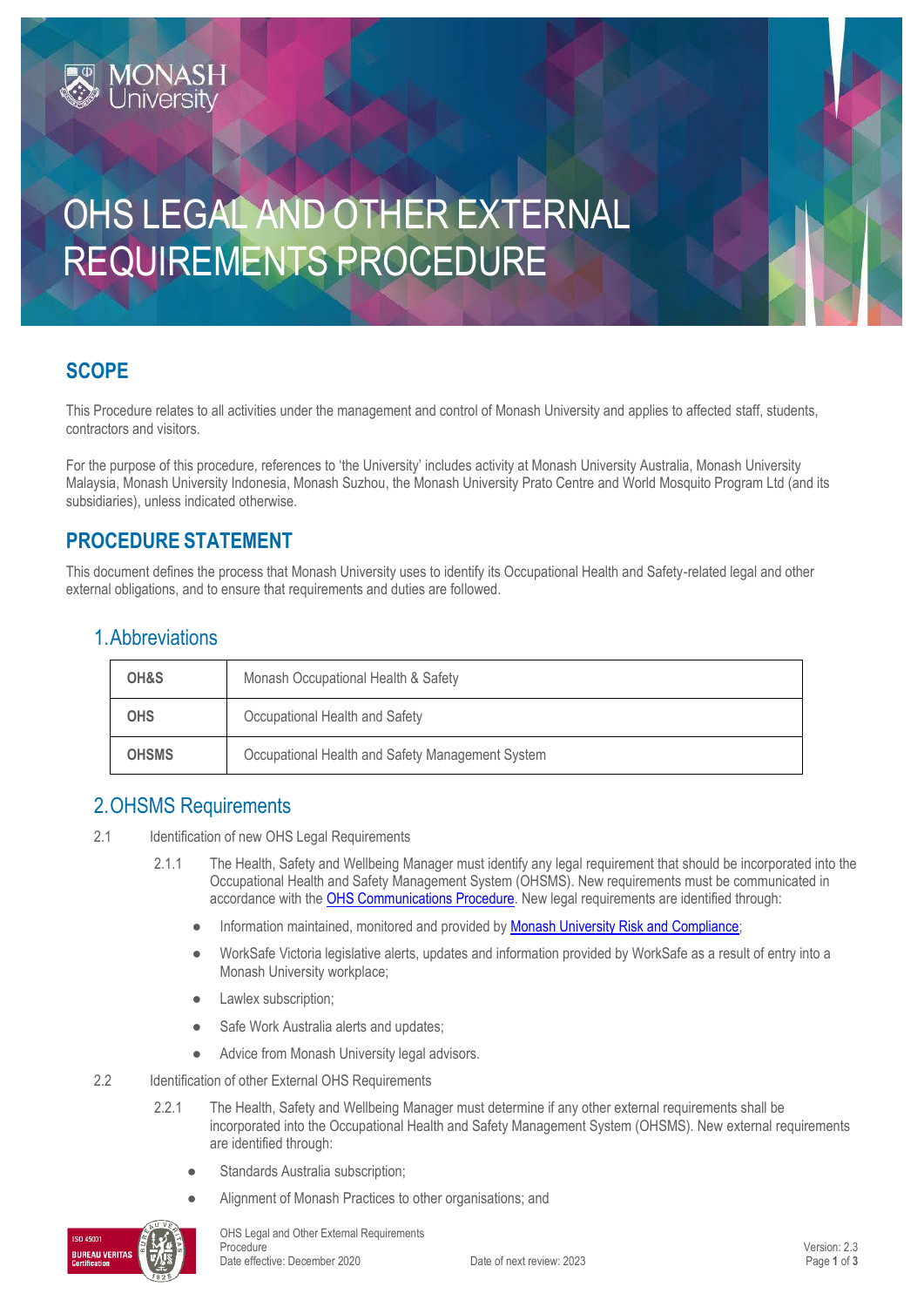- Information maintained, monitored and provided by Monash University Risk and Compliance.
- 2.3 Current OHS Legal and other External Requirements
	- 2.3.1 The Health, Safety and Wellbeing Manager must ensure that all current OHS legal and other external requirements are recorded in the **OHSMS Requirements Register**.
- 2.4 Monitoring and Reporting
	- 2.4.1 Integration of legal or other external requirements is monitored according to the [OHS Monitoring Procedure.](https://publicpolicydms.monash.edu/Monash/documents/1935632)

#### 3.Responsibility for Implementation

3.1 A comprehensive list of OHS responsibilities is provided in the [OHS Roles, Responsibilities and Committees Procedure](https://publicpolicydms.monash.edu/Monash/documents/1935644)[.](http://www.monash.edu/__data/assets/pdf_file/0005/129614/roles-responsibilities.pdf)

#### 4.Records

4.1 For OHS Records document retention please refer to:

**[OHS Records Management Procedure](https://publicpolicydms.monash.edu/Monash/documents/1935642)** 

# **DEFINITIONS**

A comprehensive list of definitions is provided in the **Definitions tool**. Definitions and terms specific to this procedure are provided in the [Monash Risk & Compliance Glossary a](http://www.intranet.monash/risk-compliance/glossary)nd include the following:

| <b>Key word</b>                              | <b>Definition</b>                                                                                                                                                                                                                                                                                                                                                                                                                                                                                                                                                                                                                                                                                                                         |
|----------------------------------------------|-------------------------------------------------------------------------------------------------------------------------------------------------------------------------------------------------------------------------------------------------------------------------------------------------------------------------------------------------------------------------------------------------------------------------------------------------------------------------------------------------------------------------------------------------------------------------------------------------------------------------------------------------------------------------------------------------------------------------------------------|
| <b>Legal Compliance Officer</b><br>(LCO)     | Legal Compliance Officer (LCO) is a University staff member with local expertise and knowledge of a<br>particular area of the University's operations and who works with the Risk and Compliance Unit to<br>identify legislation relevant to the activities of the area in which they work. A Legal Compliance Officer:<br>• Works with Policy Owners to ensure that compliance obligations are reflected in relevant policy<br>and procedures;<br>• Provides advice on the implications of new or amended legislation for the University;<br>• Reviews existing controls in a Legal Compliance Register that minimise the risk of non-<br>compliance to legislative obligations; and<br>• Educates and promotes a culture of compliance. |
| <b>OHS Legal Requirements</b>                | Health and Safety requirements listed in Act and Regulations of Federal or State parliament. Certain<br>Australian Standards, Codes or guidelines have the status of legal requirements if called up in an Act<br>or Regulation.                                                                                                                                                                                                                                                                                                                                                                                                                                                                                                          |
| <b>Other External</b><br><b>Requirements</b> | WorkSafe compliance codes and codes of practice, industry "best practice", and agreements.                                                                                                                                                                                                                                                                                                                                                                                                                                                                                                                                                                                                                                                |

# **GOVERNANCE**

| Parent policy                | <b>OHS&amp;W Policy</b>                                                                                                                                                                                       |
|------------------------------|---------------------------------------------------------------------------------------------------------------------------------------------------------------------------------------------------------------|
| <b>Supporting procedures</b> | <b>OHS Communication Procedure</b><br><b>OHS Consultation Procedure</b><br><b>OHS Monitoring Procedure</b><br><b>OHS Records Management Procedure</b><br>OHS Roles, Responsibilities and Committees Procedure |
| <b>Supporting schedules</b>  | N/A                                                                                                                                                                                                           |